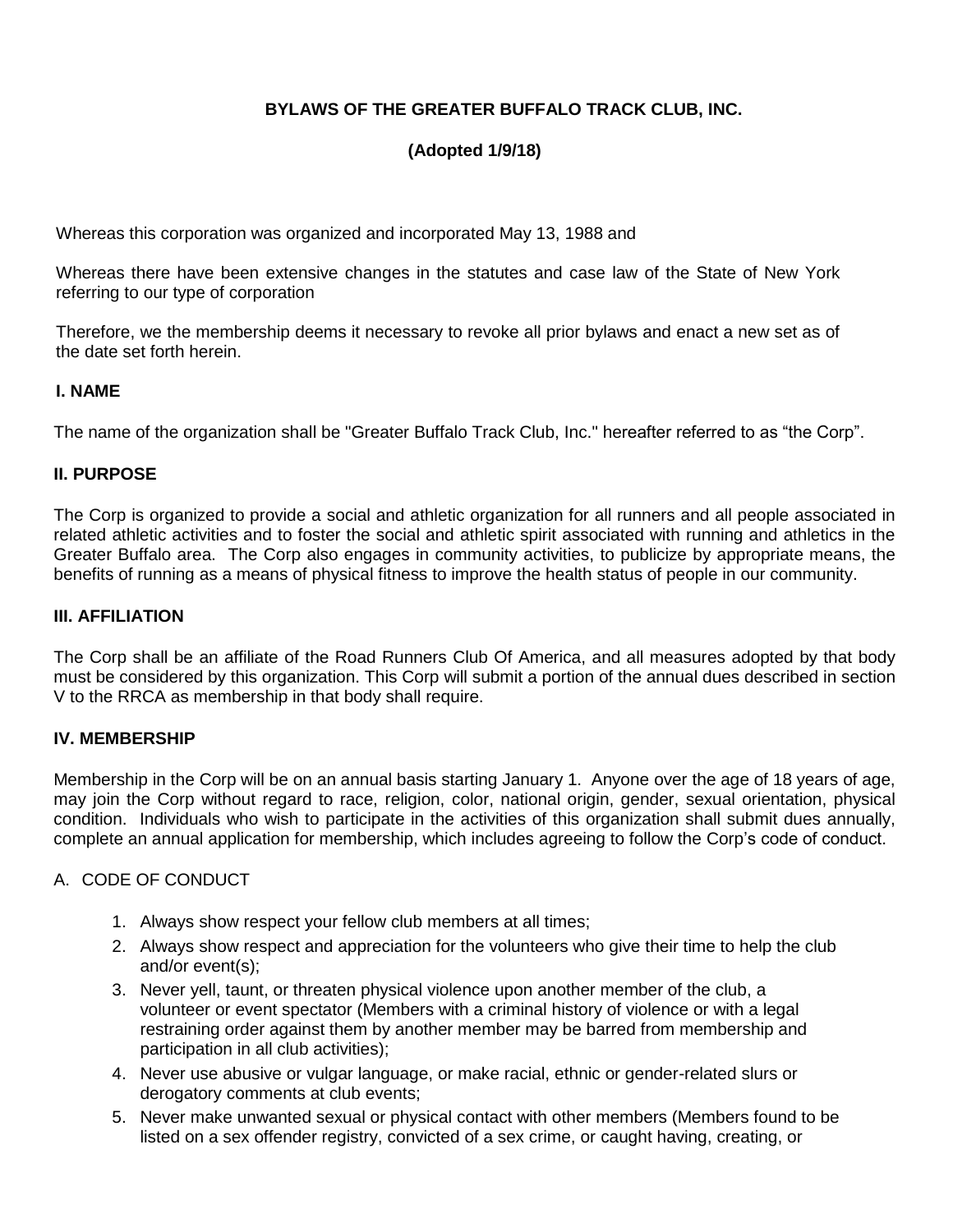distributing child pornography will be immediately barred from membership and all participation in club activities.);

6. Always report violations of the Member Code of Conduct policy to the Board in writing.

### **V. DUES**

The annual dues rate for the Corp membership will be set on an annual basis by the Officers and shared annually with the membership as part of the regular join and renew process for the Corp.

### **VI. MEETING OF THE MEMBERSHIP**

**There shall be a regular annual meeting of the membership in the 1st quarter of each year on a date and at a time and place to be set by the Officers. The election of officers will be conducted at the annual meeting. Other meetings of the membership may be called by the Officers at their discretion.** 

#### **VII. OFFICERS AND ELECTIONS**

The club shall be governed by the Board which shall be the Officers; all of whom are above 18 years of age. The general membership elects the following Officers: president, vice president, treasurer, and secretary on an annual basis.

A**.** Officers responsibilities. The Officers listed above are the governing authority and have total oversight over the management of the Corp's affairs. It carries out all the objectives and purposes for which the Corp is organized. This general mandate includes, but is not limited to, setting Corp policy, financial oversight, strategic planning, fundraising, legal oversight, determining and monitoring the Corp's programs and services, elevating the Corp's public image, and hiring of any employees or independent contractors.

B. Officers and Duties:

1. President - to preside over meetings, represent this association with the RRCA, to call any special meetings, and to appoint committees and chairpersons. **A vacancy in the Office of President shall be filled by the Vice-President.**

2. Vice-President - to assume the powers of the president in his/her absence, and to take on special assignments as requested by the president.

3. Secretary - to record minutes at all meetings in accordance with Roberts Rules of Order, to keep a file of such minutes, oversee the election process for all Officers, and, when requested by the president, to accept assignments involving correspondence and the keeping of records.

4. Treasurer - Oversee the budget planning process, ensure adequate income available to achieve the budgeted expenses, safeguard the organizations assets, draft financial policies for Officers approval, anticipate and report financial problems, ensure the Officers receive regular and accurate financial statements and that the Officers understand the information presented, ensure federal, state, and local reporting takes place, and other duties as requested by the President.

C. Eligibility: All Officers Members must be dues paying members of the organization and in good standing. Officers of the Corp shall not be related.

D. Term of Office. Term of office shall be one year (12 months), beginning with or at the close of the annual membership meeting. The president will appoint any Officers seat vacated during a term, with approval by the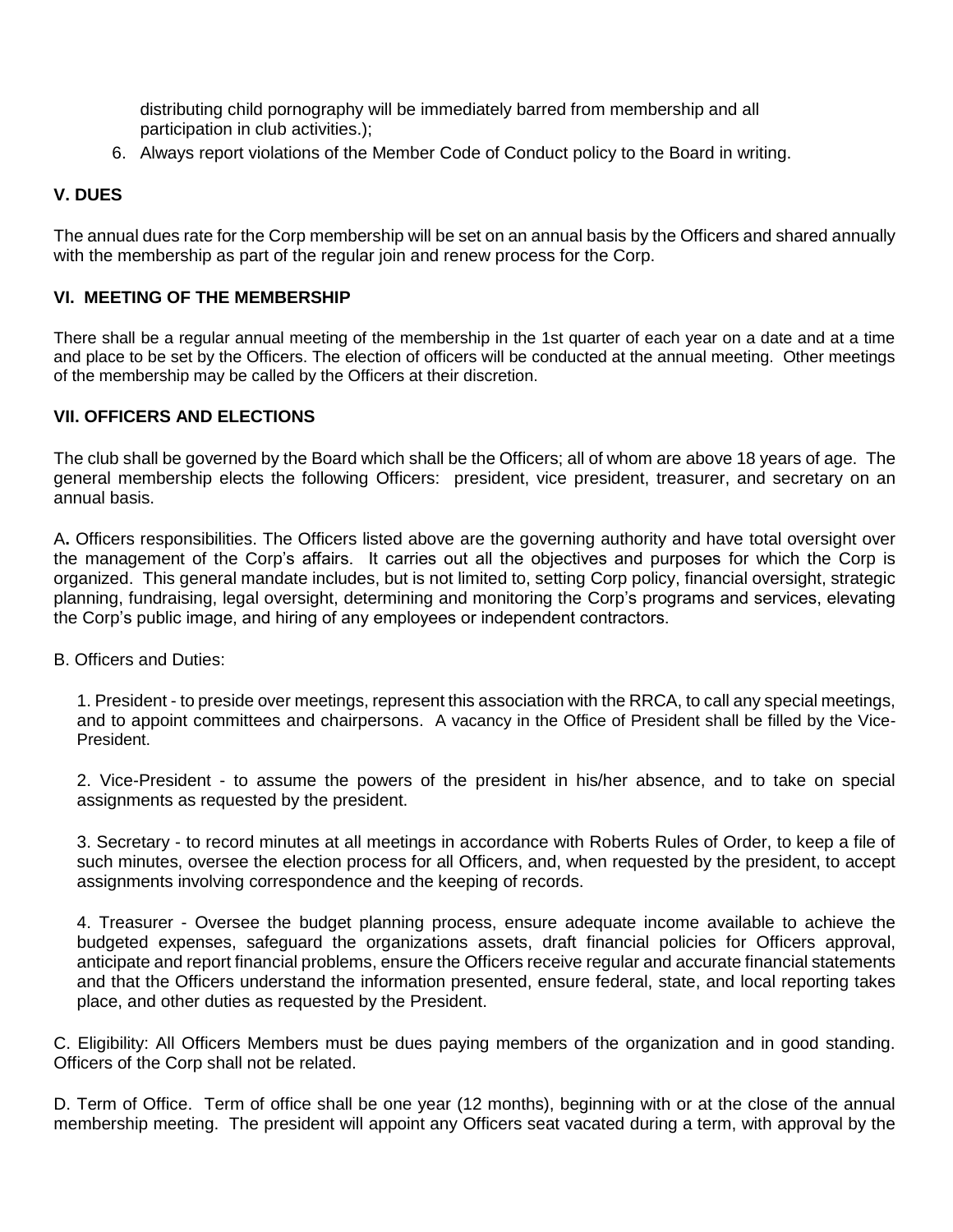remaining Officers within 60 days of resignation of the seat. Appointed terms will end with the term of the seat, which is at the close of the annual membership meeting.

E. Absence. Should any Officer absent himself unreasonably from three consecutive meetings without sending a communication to the President or Secretary stating his reason for so doing, and if his excuse should not be accepted by the Officers, his seat may be declared vacant, and the President may forthwith proceed to fill the vacancy.

F. Vacancies. Whenever any vacancy occurs with any of the Officers by death, resignation, or otherwise, it shall be filled without undue delay by a majority vote by ballot of the members of the Corp at the next meeting.

G. Removal of Directors. Any one or more of the Directors may be removed either with or without cause, at any time, by a vote of two-thirds of the members present at any meeting.

H. Elections: All Officers members shall be elected by a majority vote of those present at the annual membership meeting.

### **VIII. Procedures**

A. Voting. At least seven (7) days' notice will be given to the Corp membership whenever an issue is being put to a vote. All questions the manner of deciding which is not otherwise prescribed shall be decided by majority vote of the members present in person and each member shall have one vote.

B. Procedural requirements: Parliamentary procedure will be carried on at meetings, and every effort will be made to discuss any measures coming before the group. A majority vote of the Officers and members present is necessary to pass ordinary measures. All measures shall be deemed ordinary except those proposing a bylaw amendment. No official meeting shall be held unless a quorum is present. A quorum shall consist of twice the number of elected Officers plus one (1).

## **IX. FINANCES**

The Officers set membership dues. The Officers may authorize the president and/or any officer to enter into any contract or execute and deliver any instrument in the name of and on behalf of the Corp with approval of the Officers majority. All checks, drafts or other orders for the payment of money, notes or other evidences of indebtedness issued in the name of the Corp are signed by authorized officers or employees and in accordance with policies and procedures adopted by the Officers. All monies for the Corp are deposited to the credit of the Corp in banks that are members of or whose deposits are insured by the Federal Deposit Insurance Corporation or other government insurance agency. No Corp funds may be deposited in the personal account of a member or Officers. The treasurer reviews the status of the general fund at least quarterly.

#### **X. INDEMNIFICATION**

The Officers of the Corporation shall be indemnified by the Corporation against expenses actually and necessarily incurred by them or anyone of them. In connection with the defense of any action, suit, or proceeding to which he or she is made a party by reason of having been a member of the Officers or an officer of the Corporation, except in relation to matters in which such officer or member of the Officers may have been adjudged liable for gross negligence or willful misconduct. The right of indemnification provided herein will inure to each officer and member of the Officers at the time such costs or expenses are incurred, and in the event of death, to the personal representatives of such fiduciary.